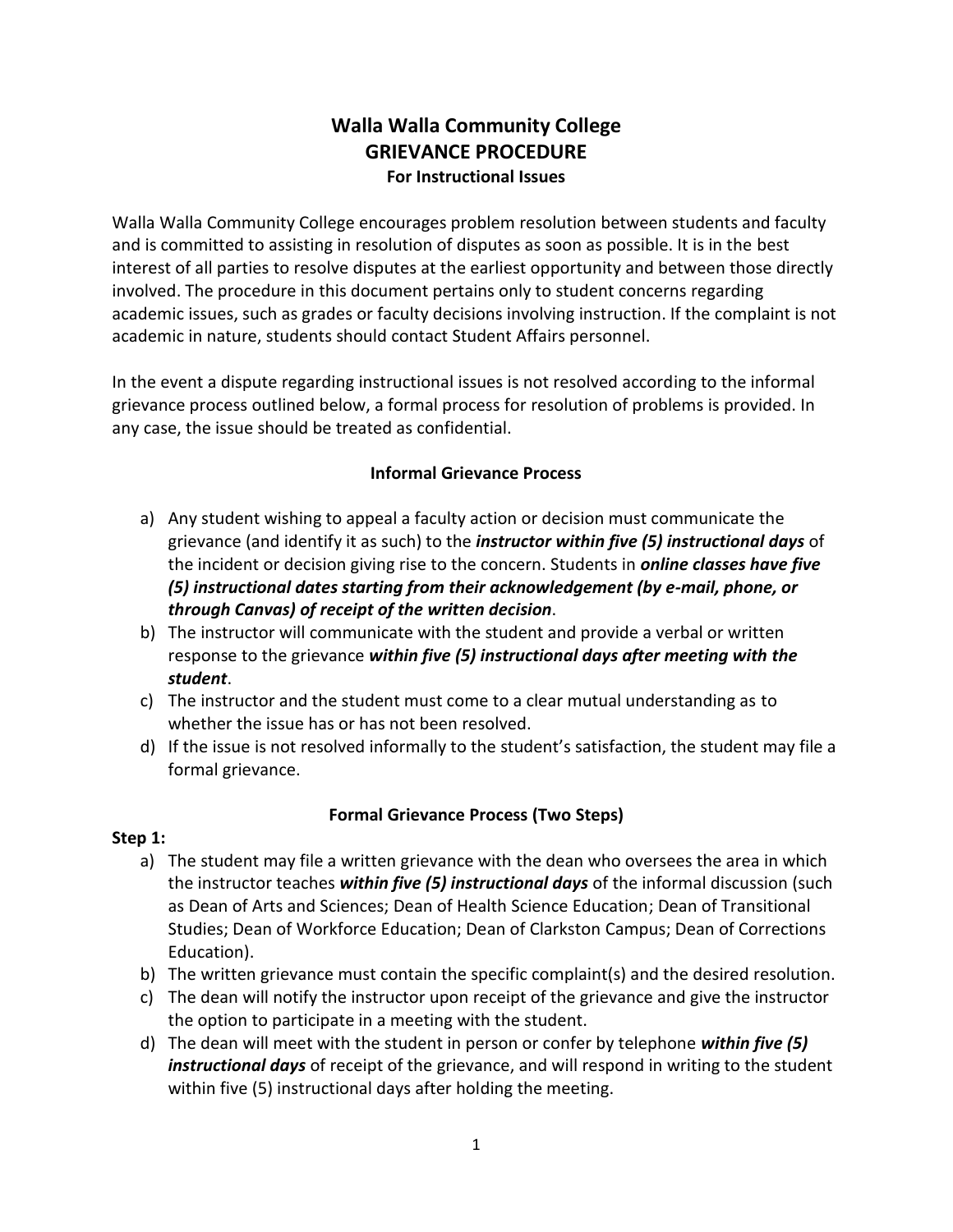#### **Step 2:**

- a) If the grievance is not resolved to the student's satisfaction at Step 1, the student may go to the final step of the process by filing an appeal in writing with the Vice President (VP) of Instruction *within five (5) instructional days* of receipt of the dean's written Step 1 decision.
- b) The VP of Instruction or designee will notify the instructor upon receipt of the grievance and give the instructor the option to participate in a meeting with the student.
- c) The VP of Instruction or designee will meet with the student *within five (5) instructional days* of receipt of the appeal and will respond in writing to the student *within five (5) instructional days* after the meeting.
- d) The VP of Instruction's decision is final and concludes the grievance process.

#### **Additional Guidelines**

- 1) The time limits in this procedure shall be followed unless the student or appropriate administrator is not available within the five (5) instructional day timeframe due to extenuating circumstances. Under such circumstances, an extension of five (5) additional instructional days may be added. *For online students located in time zones other than the Pacific, deadlines for their responses will take their location into consideration. If there are no extensions due to circumstances,* then failure by the student to comply with the timelines will result in the automatic withdrawal of the grievance, and failure by the College to comply with the timelines will entitle the student to take the grievance from the informal stage to the formal stage or from Step 1 to Step 2.
- 2) If a student wishes to have a grievance considered through this process but does not follow the steps as outlined (such as the student sending an appeal to the VP of Instruction prior to the instructor or dean review), the student will be referred back to the steps in this process unless the VP of Instruction or dean believes there is a compelling reason to consider it.
- 3) A student with questions about this process or how to contact the appropriate individuals, can contact their advisor.
- 4) The student has the option of being accompanied by a staff member or faculty advisor who appears primarily in an observing role and who offers guidance, support, and clarification about process.
- 5) No new or additional grievances may be made after the initial written grievance is filed, except by written mutual agreement.